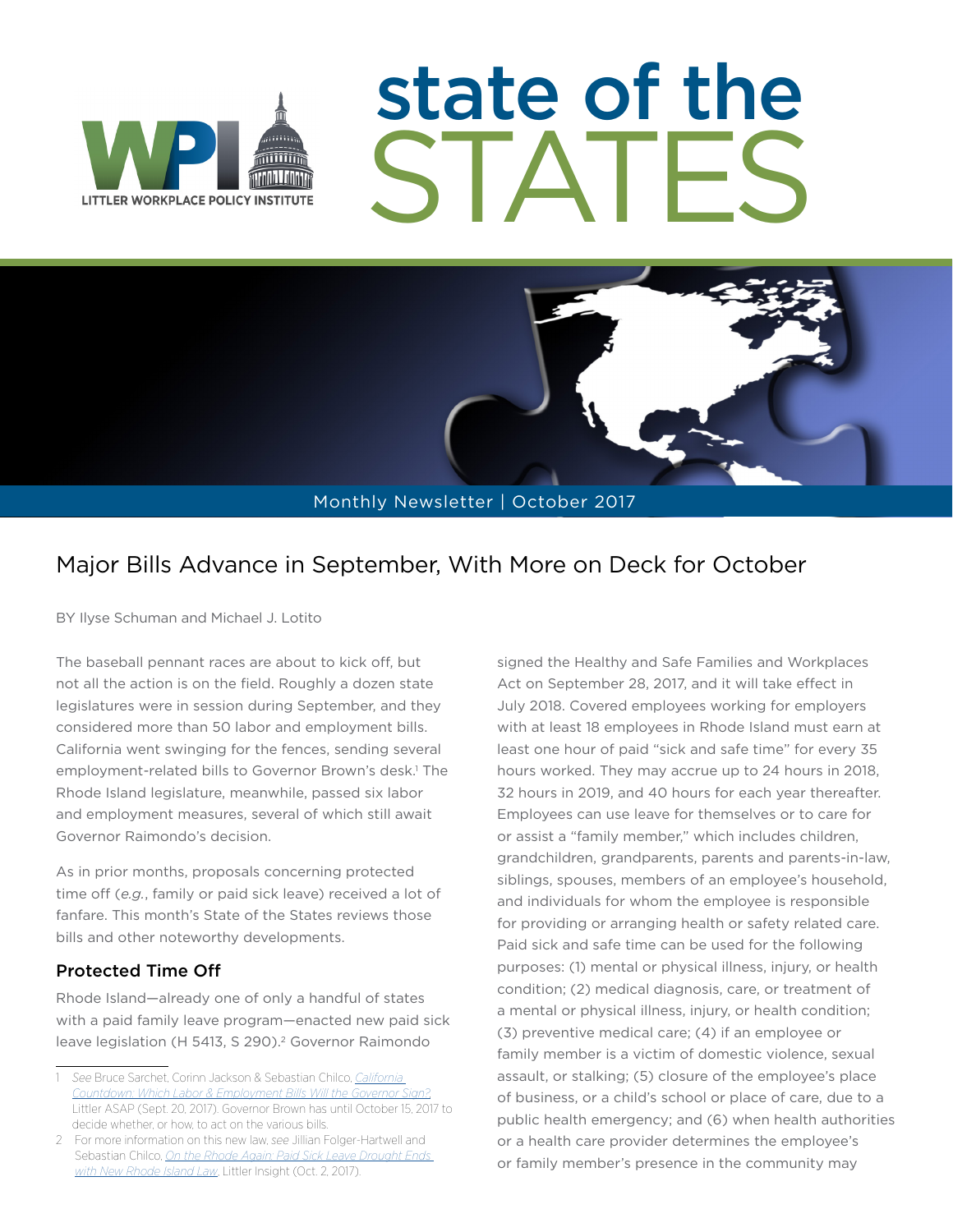## STATE OF THE STATES

jeopardize others' health because of their exposure to a communicable disease.

In September, the City of Chicago, Illinois adopted rules interpreting its minimum wage and paid sick leave laws. The regulations address exemptions, mandatory employer records, and numerous other details concerning operation of the city's new paid sick leave ordinance.

The city council of Tacoma, Washington approved an ordinance that seeks to align the city's code with the state of Washington's paid sick leave law, which requires employers to provide one hour of paid sick leave for every 40 hours worked.

A bill pending in California (SB 63) would amend the California Family Rights Act (CFRA) to allow employees who work at worksites that employ at least 20 employees within 75 miles to take 12 weeks of unpaid leave for new child bonding purposes. To be eligible, an employee must have more than 12 months of service and at least 1,250 hours of service with the employer during the previous 12-month period. The bill expands the number of employees entitled to such leave, as currently the CFRA applies only to employees who work at worksites where at least 50 employees work within 75 miles. SB 63 has passed both legislative chambers but it is unclear whether Governor Brown will veto the measure, as he did a similar bill last year.

Portland, Maine introduced an ordinance that would require employers to provide employees with one hour of earned sick time for every 30 hours of work, up to a maximum of 48 hours in one year. If enacted, the ordinance would take effect on July 1, 2018.

Finally, the Minnesota Court of Appeals declined to strike down the City of Minneapolis's paid sick leave mandate, which took effect on July 1, 2017. Nonetheless, the court limited the scope of the new law, ruling that it cannot impose obligations on employers that are not physically based within the city limits.

#### Salary History / Pay Equity

The California legislature has placed two pay equity measures before Governor Brown. First, California bill

AB 1209 would require large businesses to file certain reports every two years, beginning July 1, 2019. Under this proposal, businesses with 500 or more employees in the state must file a statement of information with the Secretary of State to report the difference between the mean and median wages of male and female employees who are exempt administrative, executive, or professional employees, or board members, in California.

The second California bill, AB 168, would limit an employer's ability to ask about or rely on an applicant's salary history when making employment decisions. It further requires employers to provide, upon request, a position's pay scale information. AB 168, if not vetoed, would become operative on January 1, 2018.<sup>3</sup>

Another salary history bill was introduced on the opposite coast, in Westchester County, New York. The Westchester measure is fairly broad and prevents employers from relying on salary history information in setting wages, unless the information is voluntarily offered by a candidate "to support a wage higher than the wage offered by the employer."<sup>4</sup> The ordinance also would prohibit a potential employer's request for such information from an applicant's current or prior employer, unless: (1) an offer has been made; (2) the candidate discloses prior wages to support a wage higher than the wage offered; (3) the candidate authorizes, in writing, the potential employer's inquiry; and (4) the employer uses the information only to confirm the amount of prior wages.

#### Discrimination / Harassment

A bill in California (SB 396) would add training requirements concerning protections afforded to employees in the LGBTQ community. The measure would require employers with 50 or more employees to include, in their sexual harassment training to supervisory employees, training on harassment based on gender identity, gender expression, and sexual orientation. It would further require employers with five or more employees to prominently display in the workplace a

<sup>3</sup> A salary history ordinance was recently adopted in San Francisco and takes effect on July 1, 2018. *See* Bruce Sarchet & Corinn Jackson, *[Another](https://www.littler.com/publication-press/publication/another-san-francisco-treat-mayor-lee-signs-salary-history-ban)  [San Francisco Treat: Mayor Lee Signs Salary History Ban](https://www.littler.com/publication-press/publication/another-san-francisco-treat-mayor-lee-signs-salary-history-ban)*, Littler ASAP (July 20, 2017).

<sup>4</sup> The full text of the proposed ordinance is available [here.](https://assets.documentcloud.org/documents/4059513/Wage-History-Anti-Discrimination-Bill.pdf)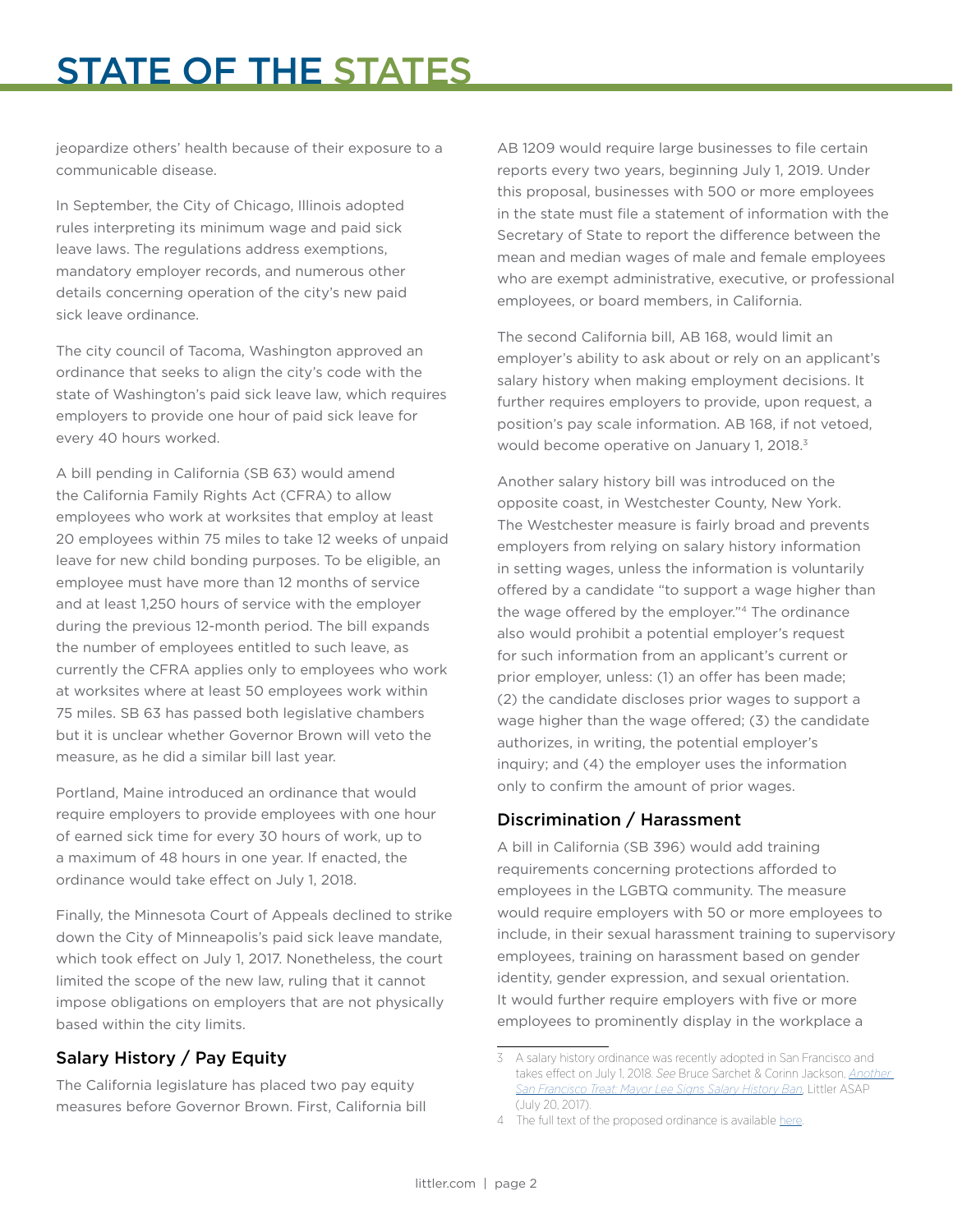Department of Fair Employment and Housing poster regarding transgender rights.

On a related topic, Ohio introduced a measure (SB 174) that would make it illegal for employers to discriminate in the payment of wages on the basis of an individual's sexual orientation or gender identity. The bill is currently in committee. The Ohio house is also weighing a bill (HB 193) that would prohibit discrimination against employees who did not, or will not, get the influenza vaccine for any reason, including medical, religious, or philosophical. The bill specifies that it would not cover any other type of vaccination.

#### Predictive Scheduling

Predictive scheduling proposals continue to catch on, with a new bill introduced in September in Massachusetts (SD 2331). This measure would require employers to post a written notice of the seven-day schedule in a conspicuous location for each employee, at least seven days prior to the first day of that work schedule. Under the bill, employers that change the schedule so as to reduce or eliminate hours must compensate affected employees with "predictability pay," the amount of which depends on the type of change to the schedule and the advance notice given.

#### Criminal Background Checks

In addition to its proposed salary history ban, California is taking aim at criminal history inquiries. A "ban-the-box" bill (AB 1008) has passed both chambers—and Governor Brown is expected to sign it.<sup>5</sup> The measure would amend the California Fair Employment and Housing Act to generally prohibit employers, with five or more employees, to ask questions about an applicant's conviction history before a conditional offer of employment is made. The bill would also limit consideration of arrests that did not result in convictions, diversion program participation and/ or convictions that were sealed, dismissed, expunged, or eradicated, and would prescribe steps that must be taken if an employer intends to deny employment solely or partly because of conviction history.6

A pending bill in Rhode Island (SB 1029) would amend the state's current ban-the-box statute. This measure would loosen existing restrictions and would permit an employer to include on an application a question about whether an applicant has ever been convicted of any offense that a federal or state law or regulation makes a mandatory or presumptive disqualification.

#### Privacy

Some states are entertaining interesting questions concerning the scope of employee privacy. In New York, for example, lawmakers introduced a bill (SB 6874) that would prohibit employers from microchipping employees as a condition of securing or continuing employment.

Governor Rauner of Illinois, meanwhile, vetoed a bill that would have required companies to obtain consent from smartphone users before using their location information or sharing it with other companies. The Geolocation Privacy Protection Act had been viewed by advocates as a potential step forward for consumer and employee privacy, and by opponents as an obstacle to business innovation.

#### Right to Work

Right-to-work proponents received two court victories in September, in West Virginia and Wisconsin. The West Virginia Supreme Court of Appeals lifted a preliminary injunction imposed by a lower court that had blocked implementation of the state's new right-to-work law. That law prohibited employers and labor organizations from requiring employees to join, remain a member of, or financially support a labor organization as a condition of employment. A union had challenged the statute, arguing that it unconstitutionally deprived the union of funding while it is nonetheless obligated to represent all employees in a bargaining unit whether they pay dues or not. The state supreme court rejected that argument.

The Wisconsin Court of Appeals reached the same conclusion in a similar dispute over that state's rightto-work law, enacted in 2015. The appellate court found that the law did not give rise to an unconstitutional "taking" of funds; to the contrary, and like the West Virginia court, the Wisconsin panel held that the union was not entitled to fees from non-members. This ruling is consistent with a holding earlier this

<sup>5</sup> *See* Rod Fliegel & Allen Lohse, *[California Statewide Ban-the-Box Law](https://www.littler.com/publication-press/publication/california-statewide-ban-box-law-approved-legislature)  [Approved by Legislature,](https://www.littler.com/publication-press/publication/california-statewide-ban-box-law-approved-legislature)* Littler ASAP (Sept. 26, 2017).

<sup>6</sup> For more information on these types of laws, *see* Jennifer Mora, *[It's Not](https://www.littler.com/publication-press/publication/its-not-just-box-understanding-how-ban-box-laws-go-beyond-your)  [Just a Box: Understanding How "Ban-the-Box" Laws Go Beyond Your](https://www.littler.com/publication-press/publication/its-not-just-box-understanding-how-ban-box-laws-go-beyond-your)  [Employment Application](https://www.littler.com/publication-press/publication/its-not-just-box-understanding-how-ban-box-laws-go-beyond-your)*, Littler Insight (Feb. 27, 2017).